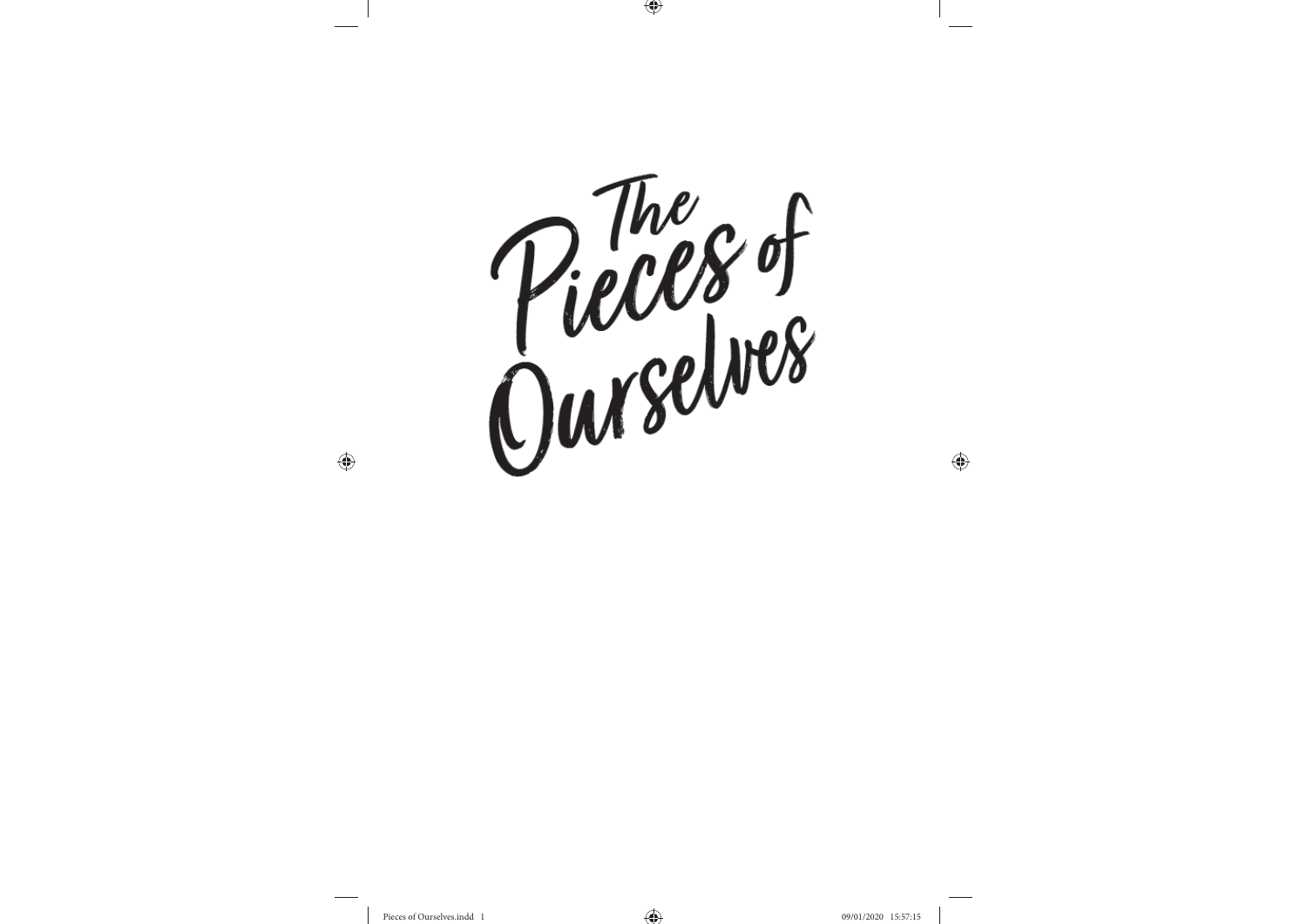

## **MAGGIE HARCOURT**

**USBORNE**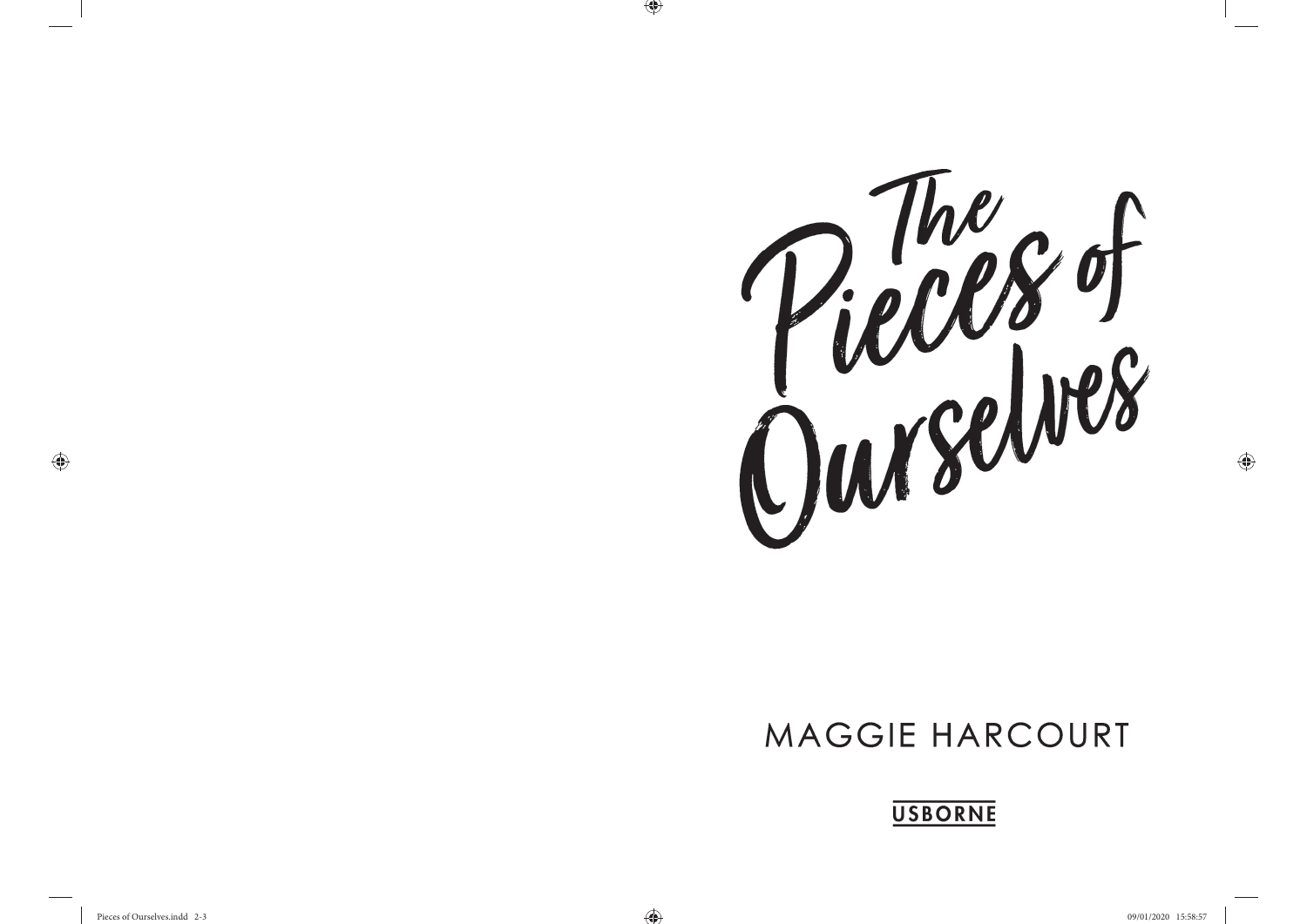### For my mother, who would have said "I told you so".

(And yes. She did.)

"What's past is prologue." William Shakespeare, *The Tempest*

First published in the UK in 2020 by Usborne Publishing Ltd., Usborne House, 83-85 Saffron Hill, London EC1N 8RT, England. www.usborne.com

Text © Maggie Harcourt 2020

The right of Maggie Harcourt to be identified as the author of this work has been asserted by her in accordance with the Copyright, Designs and Patents Act, 1988.

Author photograph © Lou Abercrombie

Close up surface floating water with ripples © MP\_Foto/Shutterstock; Lonely girl sitting in front of lake © Sirle Kabanen/Shutterstock; Green sea water in calm © Joe Besure/ Shutterstock; Autumn Tree Reflecting in Ripple in Creek © Michael Warwick/Shutterstock

The name Usborne and the devices  $\mathcal{L}(\mathbf{W})$  USBORNE are Trade Marks of Usborne Publishing Ltd.

All rights reserved. No part of this publication may be reproduced, stored in a retrieval system or transmitted in any form or by any means, electronic, mechanical, photocopying, recording or otherwise without the prior permission of the publisher.

This is a work of fiction. The characters, incidents, and dialogues are products of the author's imagination and are not to be construed as real. Any resemblance to actual events or persons, living or dead, is entirely coincidental.

A CIP catalogue record for this book is available from the British Library.

ISBN 9781474940696 04702/1 FMAMJJASOND/20

Printed and bound in Great Britain by CPI Group (UK) Ltd, Croydon, CR0 4YY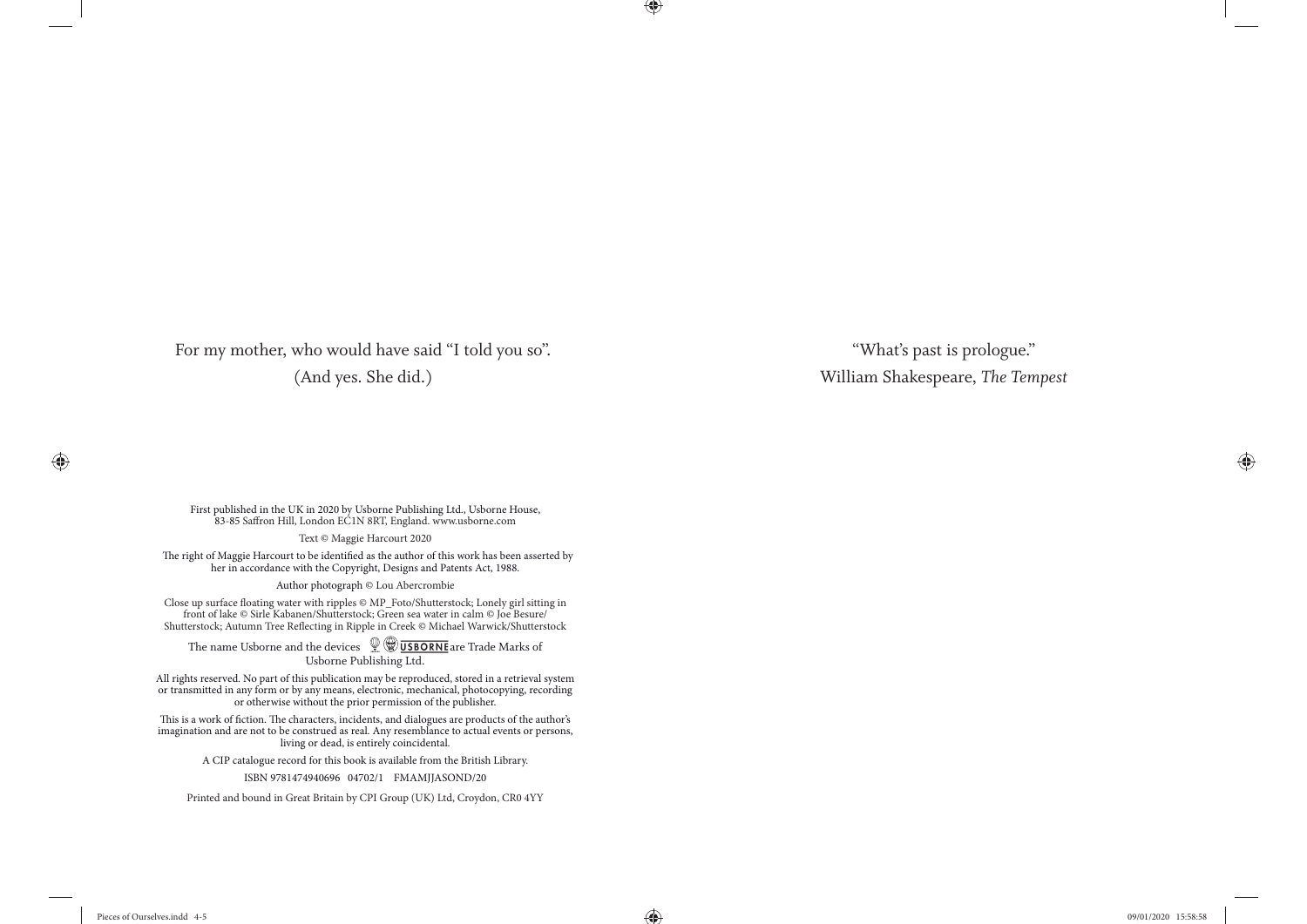# One

I have picked the worst possible moment to be standing on the pavement outside the village shop: the *exact* moment the bus to the sixth-form college goes past on its last morning run of the term.

If only I hadn't agreed to pick up my brother's parcel from the post office counter before work.

If only Mr Parkins and his stupid package to Australia hadn't been ahead of me in the queue.

If only I hadn't told my friend Mira that I'd meet her and we could walk back up to the hotel to start our housekeeping shifts together.

#### If.

### Only.

But here I am, and here's the bus, and as it stops to let Mr Parkins cross the road with agonizing slowness, every single face behind the bus windows turns to look at me – and I am fixed to the spot as firmly and definitively as if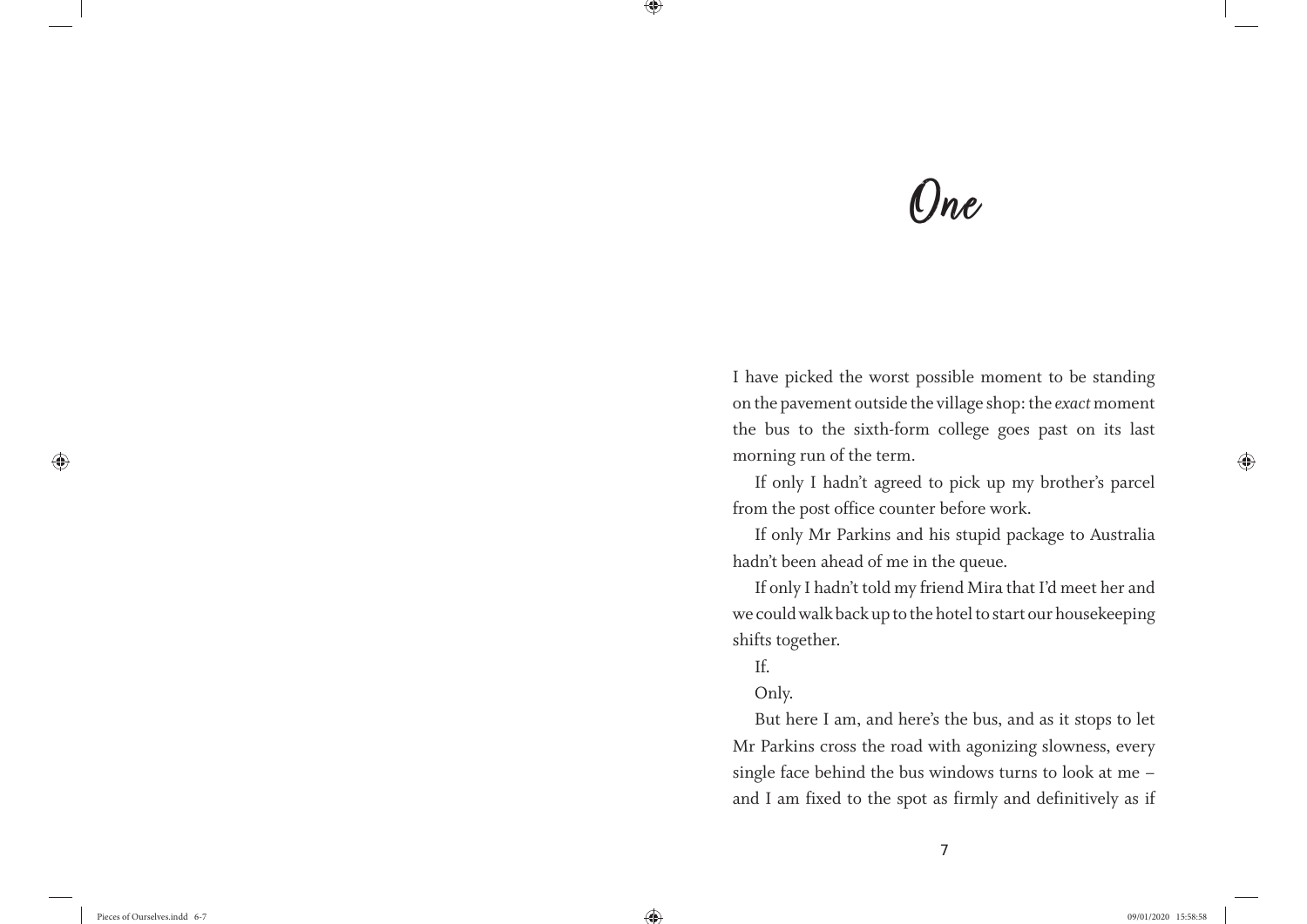someone had driven iron spikes through my shoes.

Everything stops: time, my heart, the movement of the Earth through space. *Everything*. I am trapped in this moment, pinned like a butterfly on a board. Me on one side of the windows; the people I used to go to school with, the people I used to know – the people I *used to be friends with* – staring at me from the other.

And then Mr Parkins has made it to the other side of the street and, just like that, the world is moving again and the bus is gone. I step off the pavement to watch it disappear from view between the hedges and the green overhanging branches of trees.

There goes the life I could have had.

Almost did have.

A strange, horrible screeching sound fills my head, drowning everything else out – and at first I wonder if it's just in my head or whether it's me and I'm doing it out loud…and then I realize that Mrs Rolfe from the Old Vicarage has stopped in the middle of the pavement and is staring at me, and the screech stops and there's a new noise. One that sounds a bit like…like a car horn.

A car horn coming from behind me.

I'm in the middle of the road, aren't I? That screech was brakes.

Slowly, I turn around.

It's an old green car – one of those vintage things that looks like a squashed frog.

More blasts on the horn, sharp and angry, then long. One-two-three-*fooooooouuuurrrr*.

Sweat prickles along the back of my neck, along the lines of my palms.

Is everybody looking? Has anyone else seen? Are people peering from behind their curtains to see what all the noise is in this tiny little nothing village at this time of the morning?

No big deal – just Flora Sutherland, standing in the middle of the road.

I make myself take a step sideways, back to the safety of the pavement, and hope that's enough. I wish the car would go, that the ground could swallow me, that nobody has noticed or shaken their heads and thought, *Well, what do you expect from someone like her?* But the driver's door swings open with a creak.

"What the hell are you doing? I almost hit you!"

Red hair, sunglasses above a dark T-shirt, and a face bleached pale with shock.

"Are you *crazy*? Hello? HELLO?!"

The word "crazy" hits me harder than the car could ever have done. I flinch – then panic in case he saw, but he whisks straight past me and drops into a crouch in front of the car.

He's checking it for damage. Buffing at the paint with the palm of his hand.

He doesn't care whether he nearly hit me. He cares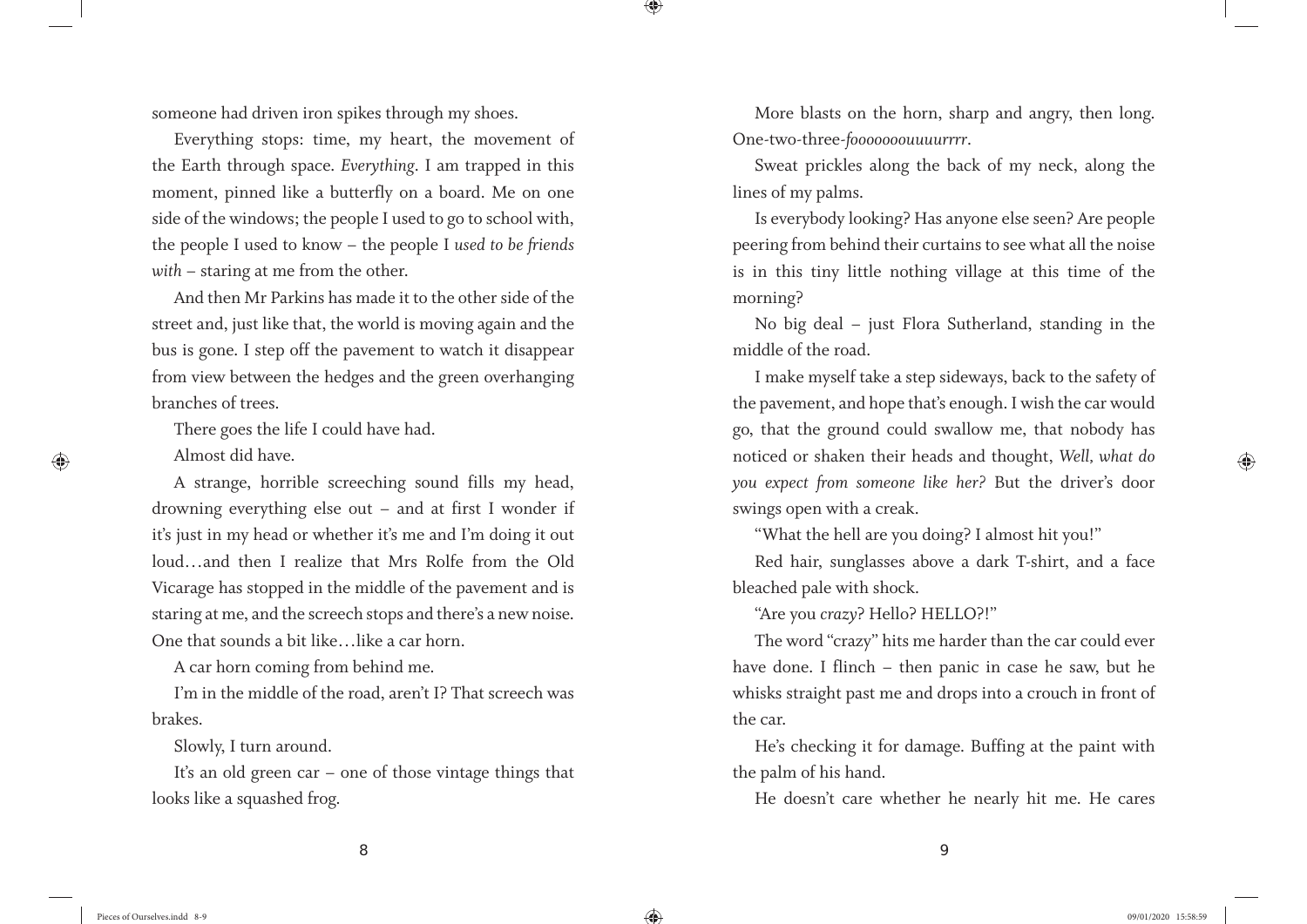whether I somehow dinged his paint job.

I take a deep breath, hugging Charlie's parcel tighter to my chest like a shield.

*Is this a balanced reaction?*

Satisfied I haven't magically dented his paintwork, he turns back to me and sees me watching him.

"What the hell do you think you're doing, just standing there in the road? Have you got some kind of death wish?" He pulls the sunglasses off his face and waves them around him like he's conducting the orchestra at an outrage concert. "If I hadn't looked up right then…" he starts – then stops himself.

 "Maybe," I say quietly, "you should look where you're going." I almost add, "Instead of calling other people crazy…" but decide it's better if I don't.

"Maybe," he snaps back, "you shouldn't stand in traffic." He's younger than someone with that kind of car should be. My age, maybe a couple of years older. Eighteen? Nineteen? His eyes are a washed-out shade somewhere between blue and green, and he squints against the bright sunshine.

"Yes. Traffic. There's so much of it round here," I mutter, turning my face away again and letting his gaze slide off me.

I hear him open his mouth to speak, but there's no other sound.

*Just go. Get in your car and go. Leave me alone.* He still hasn't moved. Why won't he go?

"Look, seriously, are you okay?" He says it gently now – there's real concern in his voice. "Do you need me to call some—"

"I'm fine," I snap. "You can go now. Really." The edges of the parcel dig into my ribs, and there's a pounding in my ears – I can't tell if it's my heart or my brain that's thumping, but something is. Maybe it's both of them.

"Can you just leave? Please?"

"Wow. Okay." He leans away, his eyes as wide as if I'd slapped him. "Fine. Whatever. I mean… Jesus. I was just trying to find this hotel…"

His lips keep moving, but it doesn't matter; I can't hear a word.

He's a *guest*.

He's talking about Hopwood Home Hotel. There are no other hotels for miles around. There's *nothing else at all* for miles around, not out here.

Oh god, he's a guest he's a guest he's a guest.

*Get it together, Flora.*

He reaches into the car, pulling a sheet of paper from the dashboard. The sheet of paper he must have been looking at when he nearly hit me. He holds it out. "I don't suppose you know where it is, do you? It's not on my satnav and there's *no* phone reception out here."

"I work there." It falls out of my mouth before I can stop it. I end up half-swallowing the last part of "there" and feel stupid. He, however, brightens.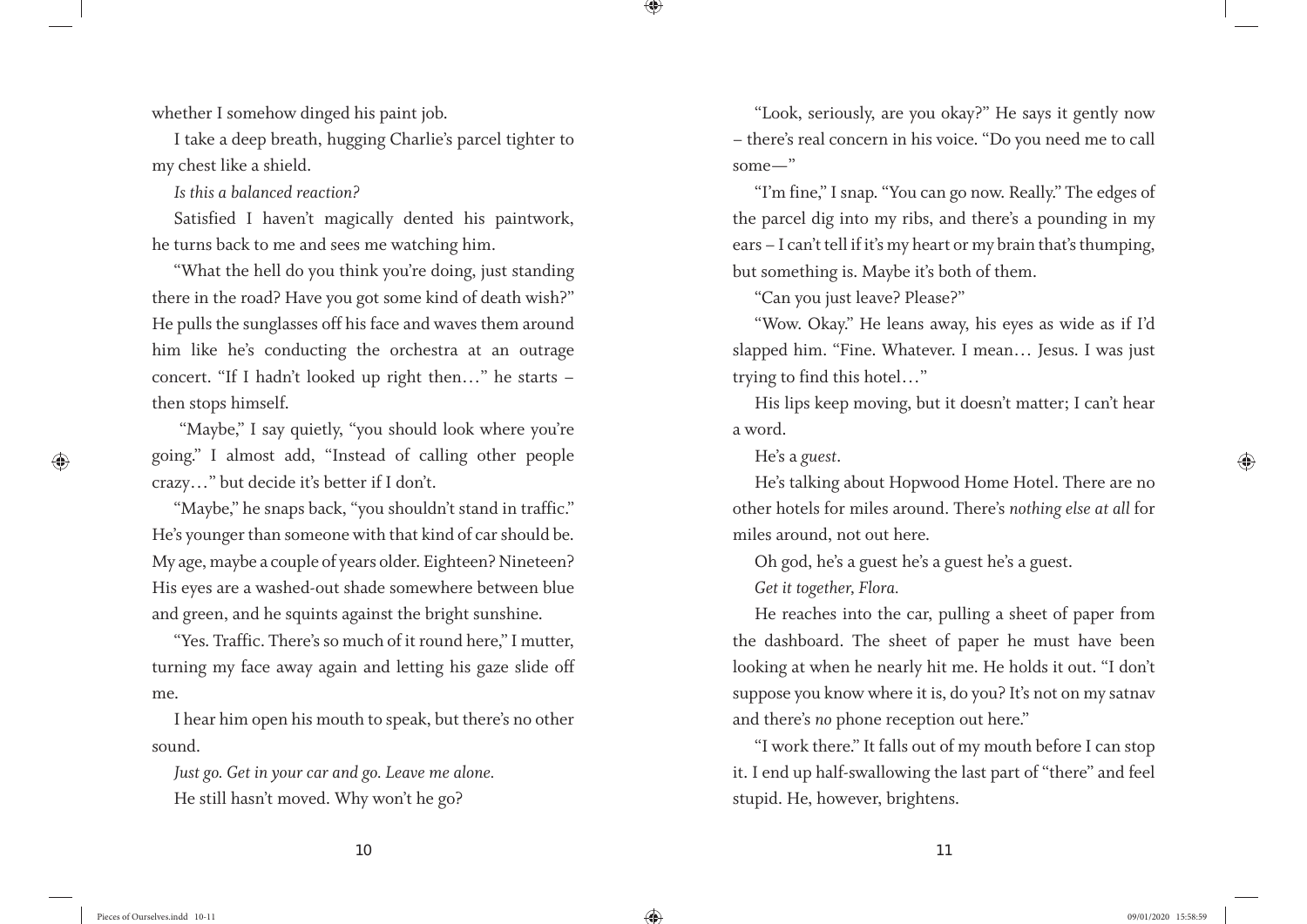"Oh, amazing. I'm so lost. Totally, totally lost." Running a hand back through his hair, he looks around – as though to say that the only reason he'd be anywhere near a village like Hopwood-in-the-Hollows is to pass through it on the way to somewhere else. With that kind of car, and dressed the way he is – carefully, neatly, probably expensively – it seems about right.

And if he's staying at the Hopwood, and I've been stupid enough to let slip that I work there, the last thing I need is him complaining about the super-unhelpful staff member standing in the road on his way to check in.

*Get it together, Flora. The sooner he gets directions, the sooner he'll be gone.*

"You're going the wrong way."

"I am?" He squints along the road, the same way the bus went, then turns around to look behind him. "But…"

"You need to turn around then go back through the village, past the pub and take a right. Go past the farm with the ice-cream sign shaped like a cow, then keep going until the road gets narrow and forks off to the left. Take the left fork, and there'll be a metal gate with a gatehouse and an intercom. That's the hotel."

There's a long silence, then: "So that was a left at the farm?"

"Do you have a pen?"

He hands me the paper, and reaches back into the car to pull out a biro with a chewed end. I slide the parcel under one arm, and sketch out a quick map. It's not good, and I realize it was a mistake to try and make the cow-shaped sign actually cow-shaped so I label it "cow", but at least it should get him to the Hopwood. And away from me.

I pass the paper back and he takes it, nodding. "Thanks," he says – and hesitates. "You sure you're okay?"

Am I sure I'm okay?

Ask me that a year ago.

"Fine. Thanks." I slide the parcel back around to my chest and look down at the floor. "Please just go?"

The almost-smile on his face disappears behind a frown. "No problem. Thanks for…whatever."

I wince as he slams his door, starting the engine with a loud roar…and just like that, he's driving away.

And there – coming up the street with perfect timing – is Mira, rounding the corner from her house with her bag over her shoulder, sunglasses pulled down over her eyes and her housekeeping uniform looking like she slept in it. She raises her head and smiles when she sees me, stuffing the envelope she's carrying into her pocket.

"What's that?" She nods at the package in my arms.

"Charlie's anniversary present for Felix. He asked me to pick it up for him." And on every level possible, I wish I'd said I couldn't.

Mira makes a thoughtful noise as – tyres screeching – the green car goes past the other way, vanishing around the corner behind the village primary school with its row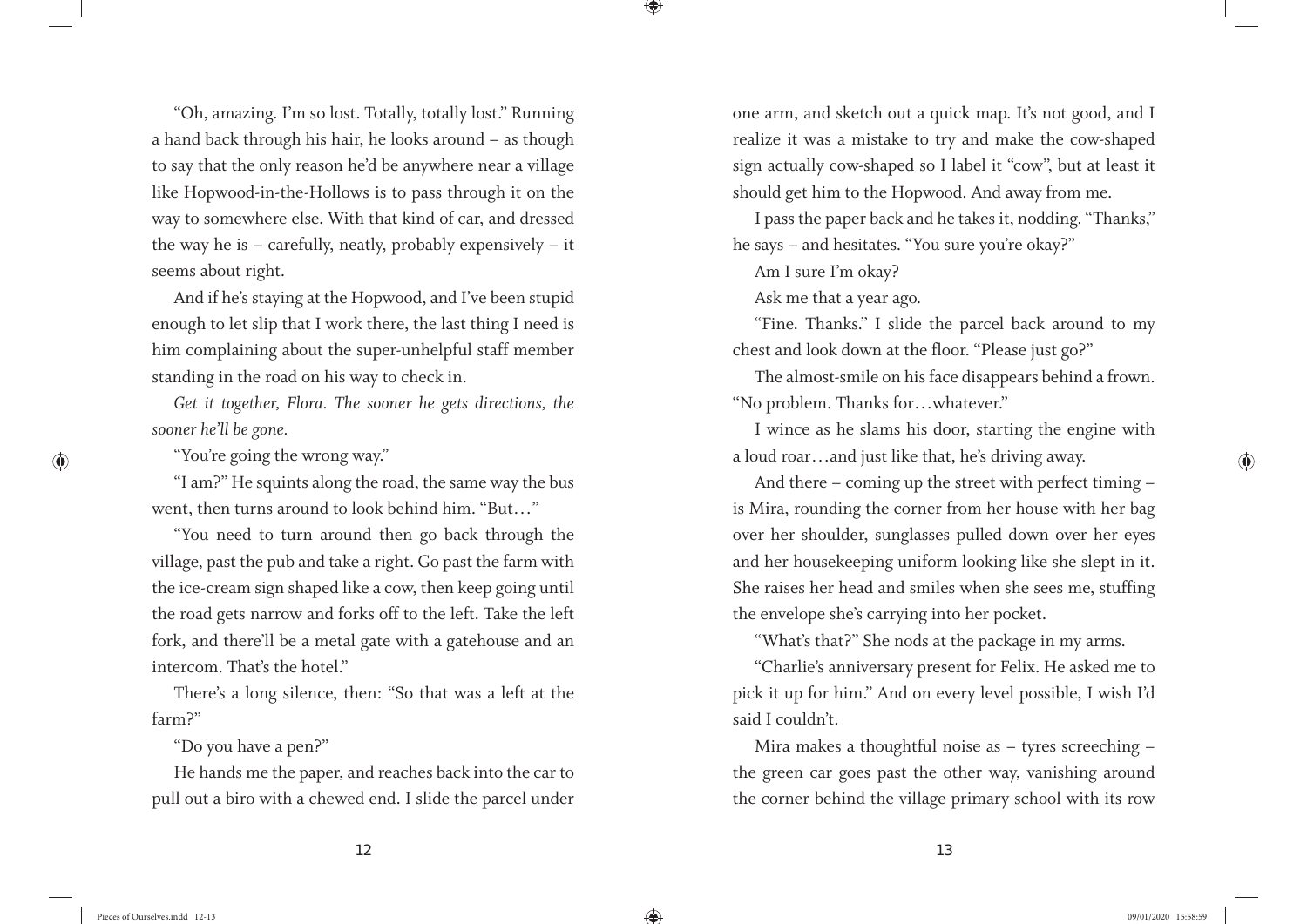of sunflowers along the front wall.

"What happened to your uniform?" I ask, but Mira just shakes her head.

"No asking questions, thank you," she mutters – and when I open my mouth to do exactly that, she growls something in Polish at me. My Polish is non-existent, but this being Mira, I'm willing to bet that what she said is very, very rude.

See? Everything's normal. Everything's *fine*.

Except she's eyeing me suspiciously. "You're not right."

"I'm perfectly right, thanks."

"Also a terrible liar. What's wrong?"

"Nothing's wrong. Honestly."

"No. Really." She peers at me over her sunglasses. "You had one of your mad head things?"

"Can we not call them that?" I drop my bag from my shoulder and squeeze the parcel into it, forcing the zip of my backpack shut over the top.

"But that's what you called them!"

Which is true, because how else was I meant to explain the stuff that goes on in my head to my best friend? Charlie knows all the proper words for it, and what they all mean, because he's my big brother. I know all the proper words for it and what they all *feel* like because…well, it's my head. But how do you explain the inside of your mind to somebody else – particularly when it doesn't work quite the way it's meant to? Besides, nothing seemed to do the job of describing the anxiety or the swings between crazy energy and slow heavy despair better than "a mad head thing". Trying to describe what my brain is doing at any given point to someone who isn't inside it is kind of like…trying to explain the point of an octopus to an apple.

"You're okay, yes?"

*You're okay, Flora. You're okay. Be okay.*

"I'm okay."

"Good, because…you know. Tick tock." She waves her wrist in front of my face, trying to make a point about the time.

"Your watch is on upside down."

More Polish swearing, but at least she's laughing as she switches it round. "Upside down or not, we're going to be late. Tell me whatever it is bothering you on the way. And you've got your parcel, so?"

I sling my bag back up onto my shoulder, wondering if becoming friends with Mira was some kind of cosmic trade-off for losing everything else. I nod. "So. Let's go."

We take the usual shortcut round the back of the village and head for the grounds of the hotel, clambering over a stile and cutting through a field. The tall grass is splashed with patches of red poppies, and swifts screech and wheel overhead as I tell Mira about the bus and about the guy with the green car. She nods, and even though I know she can't completely understand *why* it's set me so much on edge, she understands that it has – and that's all I need.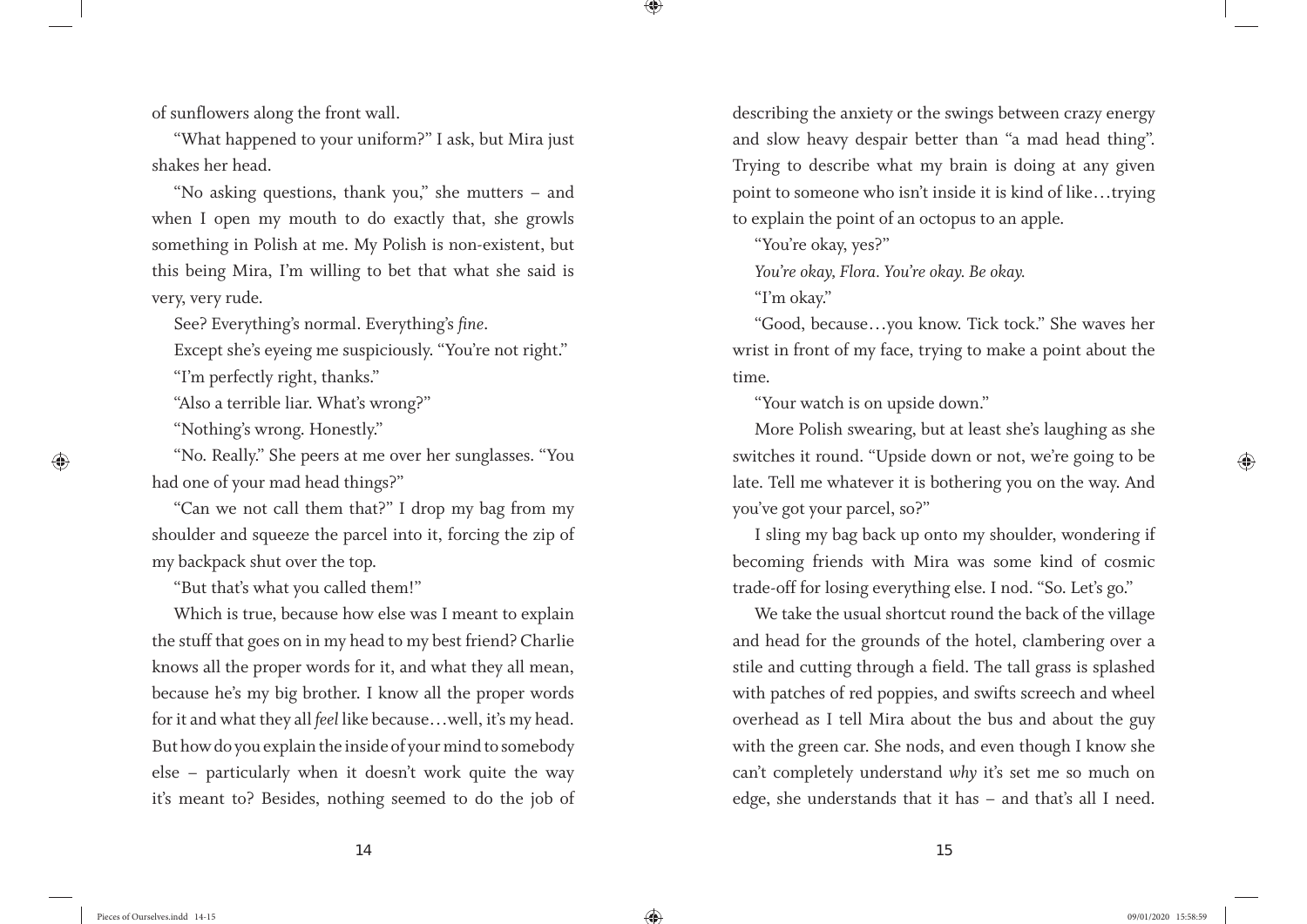When I get to the bit about the guy turning out to be a guest, she winces. When I admit that I told him I work at the Hopwood, she laughs as we climb over the low wooden fence marking the Hopwood estate boundary into the woods.

"But you know he will already have forgotten you, right? Staff don't have faces to them. We're just…part of the furniture."

"Them" being the kind of people who come to stay at Hopwood Home. And she's right. Nobody notices us.

Which is one of the reasons I came here.

The hotel grounds unspool over miles of gardens, woods, fields, river, deer park – even estate cottages for some of the staff, like the one I live in. Hopwood Home used to be one of those big wealthy family mansions before the First World War, but now it's a hotel: one of, according to the brochure, the top thirty-five boutique country house hotels in the country. Which has always sounded like a bit of a weird number to me, but I don't write the marketing material. All I have to do is clean the rooms.

Also, not be late.

After working here for nine months full-time, and a whole year of weekend and summer hours before that, I'm still struggling with that second one.

I try a change of subject. "What was that post you had?" Even from behind her sunglasses, I can feel her blinking at me. "Post?"

"When you were coming up the road earlier."

"No?"

"That envelope you put in your pocket – I mean, god, I'm just trying to make conversation."

"Oh. Junk mail." She straightens her sunglasses and sniffs. To anyone who doesn't know Mira like I do, it might seem like she's kind of grumpy – but I do know Mira, and that's not it at all. If she was really grumpy or prickly, she wouldn't be so patient. She wouldn't be the one who crosses her arms and tells me I've got into "one of those bad thinking circles" when my thoughts start spiralling down into the darkness, or that I'm being an idiot when my mania kicks in – because that's what it looks like from outside. The thing about Mira is that mostly she's just not good at mornings – which I guess is a bit problematic when your job is all about mornings.

The woods give way to the gardens: mown and rolled lawns spread out like green velvet around the gravelled drive, still sparkling with dew, and the sun makes the front of the hotel looks like it's glowing. We walk round to the staff entrance at the side, down the narrow stone steps and along the corridor to the locker room. Already in her uniform, all Mira has to do is throw her bag and sunglasses in her locker, leaving me to cram my backpack into my own with one hand while yanking out my uniform on its hanger with the other. Miraculously, I manage to change into my dress and apron, kick off my trainers and shove my